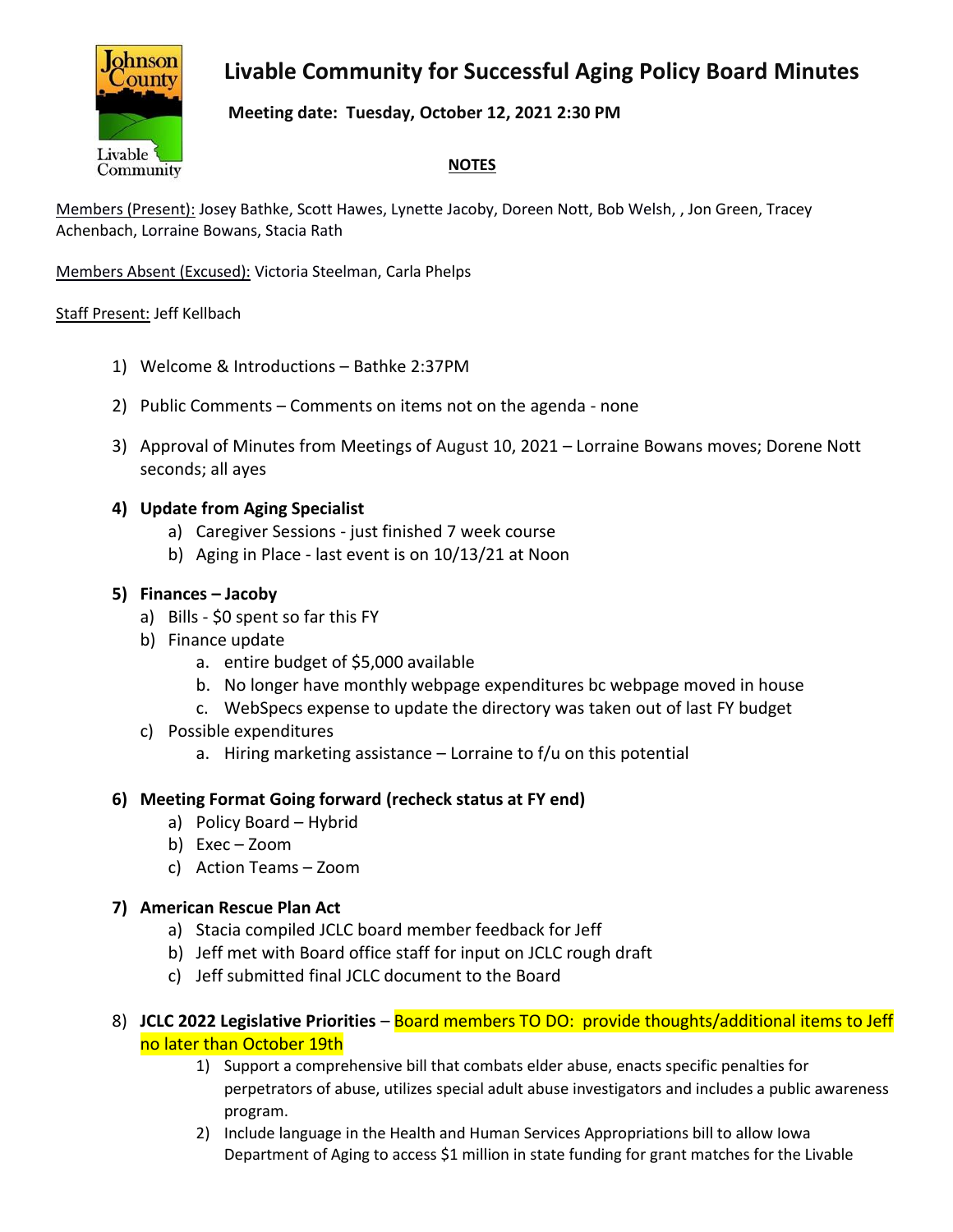Homes Program assisting older adults to remain in their homes longer and avoid costly longterm care facilities.

- 3) Allocate additional funding to the Office of the State Long-Term Care Ombudsman to increase the number of ombudsman and resources necessary to complete site visits, respond to the needs of residents in long-term care facilities and fulfill duties as outlined in the Iowa Code.
- 4) Increase funding and reduce barriers to access funding for projects that provide low-interest loans, forgivable loans, and grants for projects that provide rehabilitation accessibility modification and creation of new rental units for low/moderate income older adults.
- 5) Jeff TO DO: insert OIL direct care workforce issue language here

# **9) Strategic Plan**

- a) Debrief discussion with North Liberty Planning and Zoning
	- i. Jeff provided educational session with emphasis on community connections/relationships and dialogue about livable communities
	- ii. Jeff will continue to work with Ryan Rusnek at City of NL
	- iii. City code does not change overnight so developing relationship and being recognized as an expert & resource is valuable
	- iv. Possible Expenditure for f/u: quarterly (or biannually) meeting/luncheon with planners and P&Z commissioners
	- v. NEXT STEP: Tiffin is fastest growing community in the area; Josey/Jeff TO DO: f/u on how to get on Tiffin P&Z or city council agenda before calendar year end

# **10) Reports from Action Teams and Committees**

# **1) AARP Designation Follow-Up Group –**

- b. Board Member to be on this committee Lorraine, Stacia (chair), Josey
- c. Board Members TO DO: contact Stacia if you are interested in being on this committee
- d. Lorraine TO DO: order the AARP booklets to be delivered to Jeff's office
- e. Jeff/Stacia TO DO: schedule the first meeting and send invite to all JCLC policy board members in case they are interested
- f. Train volunteers on how to speak within the community
- g. Recruit volunteers to assist with this effort
- h. In conjunction with the AARP recognition we should provide guidance on how to speak to leaders on being a livable community – how can they contribute; create and provide them a toolkit

# **2) Caregivers**

- a. Working event in November RE: coping with the holidays for caregivers date/time TBD
- b. Considering a caregiver wellness event in early 2022 given uneasiness for in-person events during COVID

# **3) Communications Committee**

- a. Possible Marketing Assistance Lorraine to f/u w/committee on individual and cost
- b. Possible Expenditure for f/u: quarterly (or biannually) meeting/luncheon with planners and P&Z commissioners and members of the public
- c. Send communication to new mayors
- d. October Newsletter
	- i. JCLC Board Members TO DO: share the October newsletter to family, friends & colleagues
	- ii. Jeff TO DO: make signing up for the newsletter possible from the new website